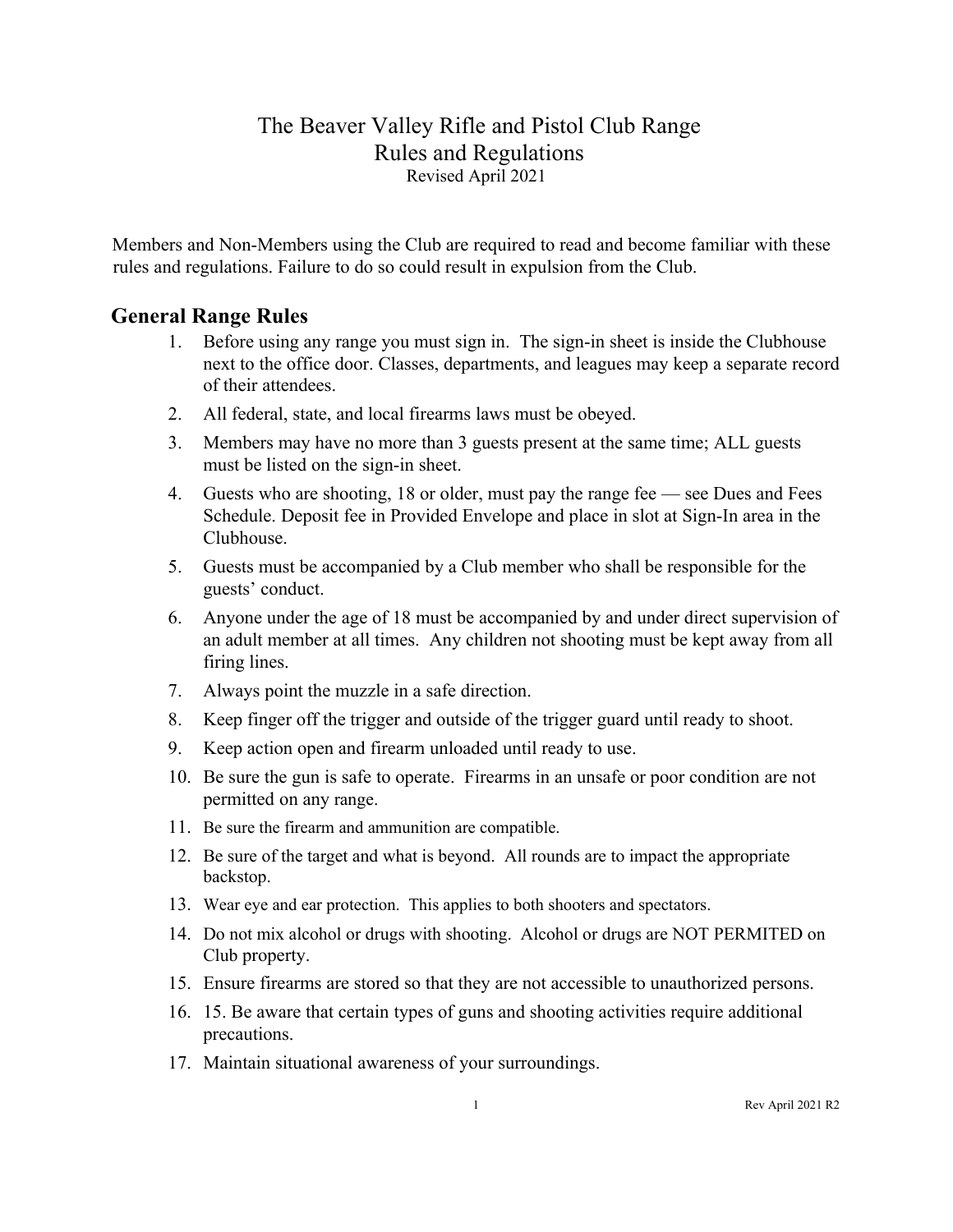- 18. A "safe gun condition" is as described in this section unless otherwise noted or approved.
	- (a) Revolver: Cylinder empty and open
	- (b) Semi-auto handgun or rifle: slide or bolt locked back, magazine removed from gun, chamber empty
	- (c) Rifle: fully unloaded with action open
	- (d) For all firearms: on bench with muzzle pointed down range or in a rack or closed case
	- (e) Shotguns: breeches and actions empty and open
- 19. Do not handle firearms while others are down range.
- 20. Refer to Special Rules and Regulations for details on what firearms are allowed on each range.
- 21. No hunting or shooting of any wildlife while on the shooting ranges.
- 22. Shooting at buildings, signs, target frames/stanchions, or equipment is prohibited.
- 23. ONLY targets designed and produced to be used as targets may be used on the ranges.
- 24. The use of Tannerite or any other type/brand of binary explosives are NOT PERMITTED on any range.
- 25. All outdoor ranges and grounds shall be considered open every day of the week between the hours of 6:00 AM and 11 PM unless posted CLOSED. The Indoor Range shall be considered open every day, 24 hours. See Club Calendar for availability.
- 26. Buildings, equipment, and ranges of the Club are to be kept under lock and key when not in use.
- 27. It shall be the duty of each member using the Club to return the equipment to the proper storage areas and secure such areas.
- 28. When done using any range, clean up any litter, putting used brass, boxes, old targets, etc. into the refuse containers provided. The Club does not employ anyone to keep the Club in repair and the grounds clean.
- 29. Other than for servicing the ranges, no one may drive vehicles on the range with the exception of handicapped members who may only transport themselves and their own targets with vehicles approved by the Executive Board.
- 30. Clay pigeons are only to be used on the Trap Range unless they are secured in an appropriate holder to be used as a target.
- 31. Shooters must provide their own target frames when using automatic weapons or shotguns; club target frames are not to be used.

## **Special Rules and Regulations**

Any deviations from the Range Rules must be pre-approved by the Executive Board in writing.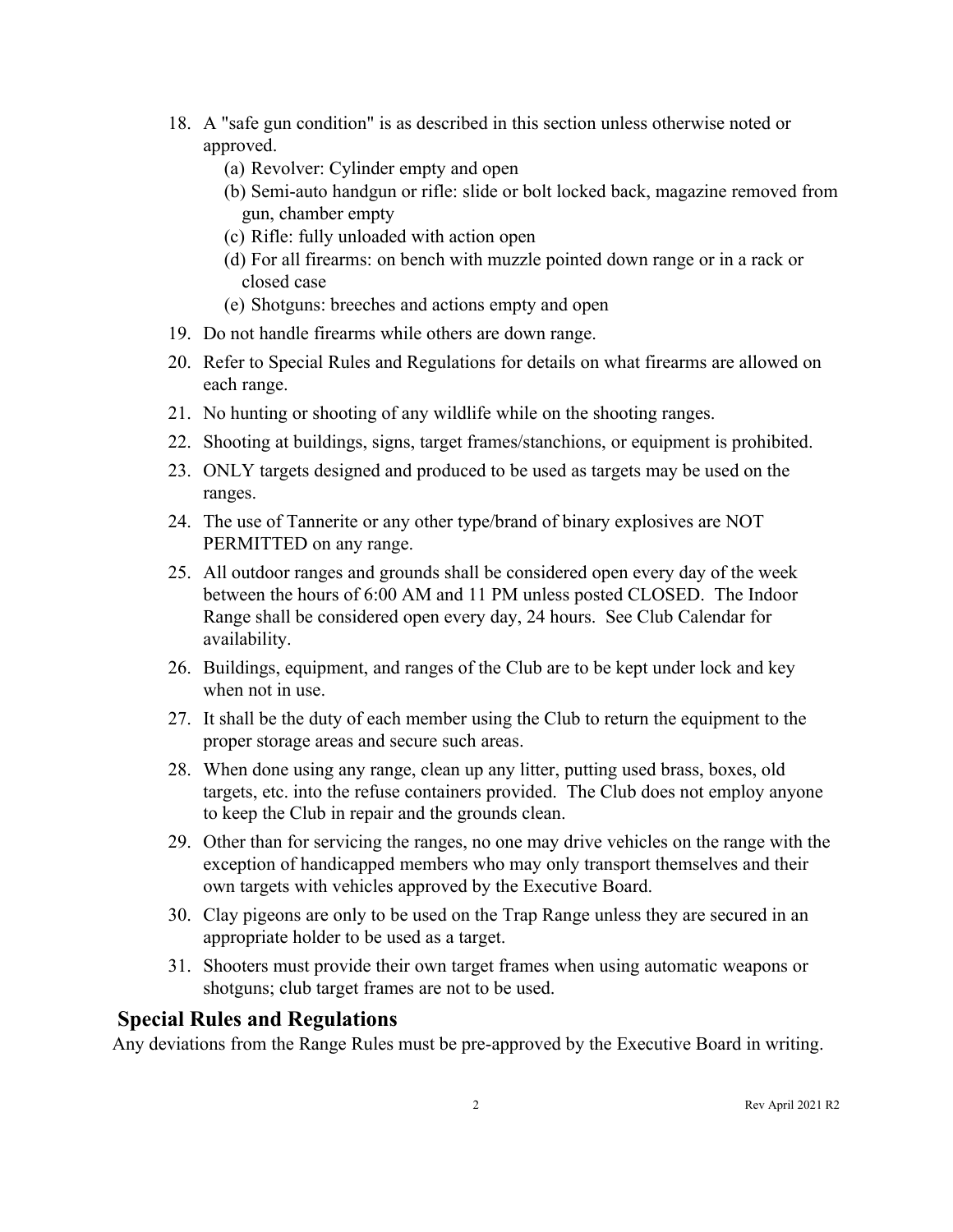#### **Indoor Range**

- 1. The Indoor Range is for handguns and rimfire calibers only. Machine guns/automatic weapons and black powder firearms are prohibited.
- 2. Ammunition is limited to: lead, frangible, and non-jacketed hollow points.
- 3. No magnum ammunition or muzzle velocity exceeding 855 feet per second.
- 4. All shooters must use the same firing line.
- 5. Exhaust fans must be used when shooting.
- 6. Smoking, food, and drinks are prohibited.
- 7. When anyone is down range, all firearms must be in a safe condition.
- 8. Do not handle firearms with anyone down range
- 9. Turn off all lights, fans, and heaters when leaving.
- 10. All ammunition must be single projectile. Shot shells and multiple projectile rounds are prohibited.

# **Trap Range**

- 1. Only shotguns with shot shells may be used without the supervision of a Range Officer.
- 2. All shooting must be done from designated shooting positions with appropriate eye and hearing protection.
- 3. Trap lights and trap houses are available with pre-approval from the Trap Executive.
- 4. When anyone is down range, all firearms must be in a safe condition, unloaded, and pointed at the ground.

## **Combat Range**

- 1. Handguns and rimfire rifles are allowed on this range. NO CENTERFIRE RIFLES ALLOWED.
- 2. All shooters must use the same firing line.
- 3. All projectiles are to impact the backstop (hillside).
- 4. When anyone is down range all firearms must be in a safe condition.
- 5. Hanging targets on barricade posts is prohibited. Use appropriate frames and stands only.
- 6. Do not handle firearms with anyone down range.
- 7. Clay targets shall not be used on the Combat Range.

# **Shooting Bay 1**

- 1. All firearms are allowed.
- 2. All shooters must use the same firing line.
- 3. When anyone is down range, all firearms must be in a safe condition.
- 4. Do not handle firearms with anyone down range.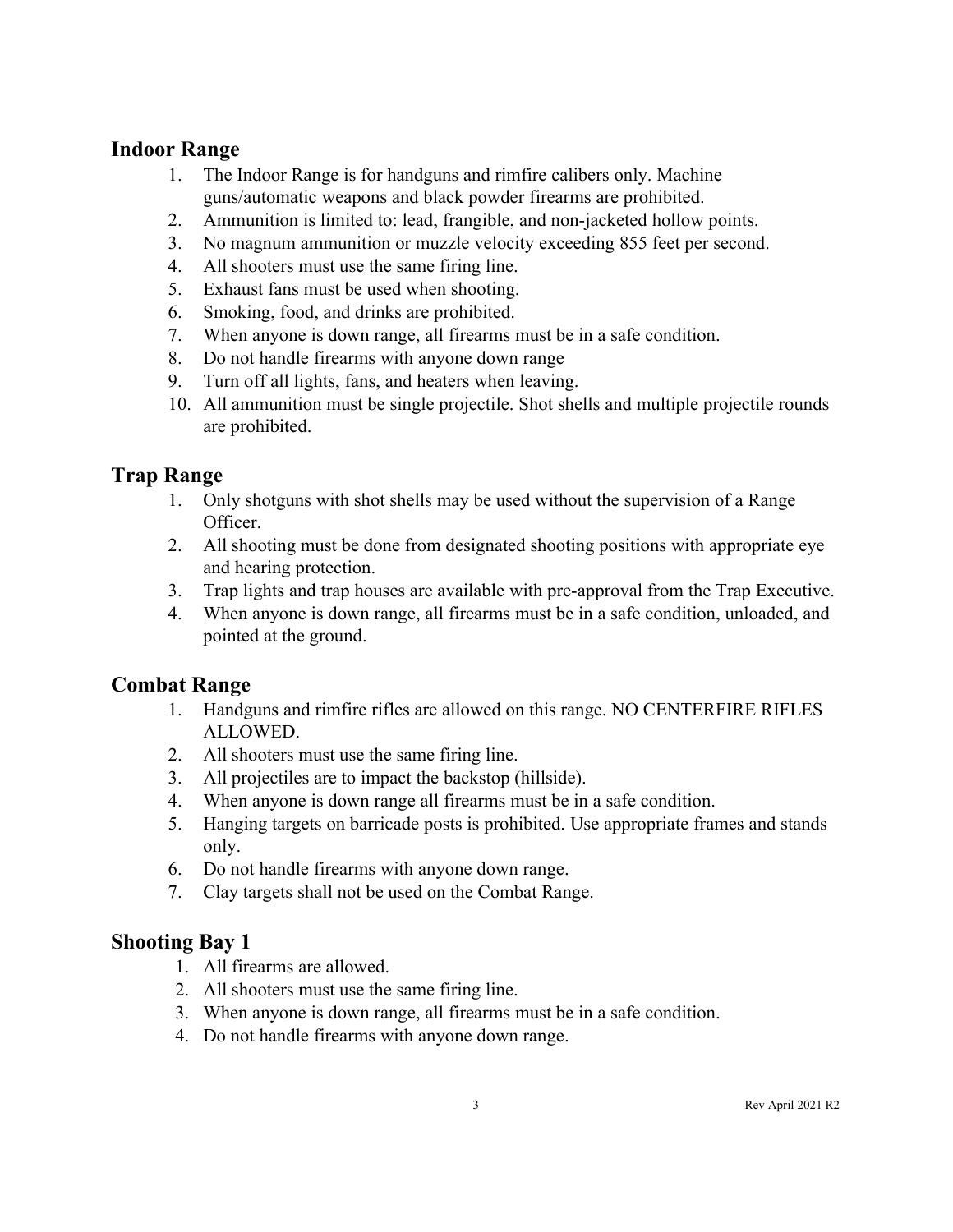### **Shooting Bay 2**

- 1. Handguns, Pistol Caliber Carbines, and Rimfire firearms are allowed.
- 2. Minimum Distance to shoot Steel is 15 yards.
- 3. Magnum and Bottleneck cartridges are NOT PERMITTED.
- 4. All shooters must use the same firing line.
- 5. When anyone is down range, all firearms must be in a safe condition.
- 6. Do not handle firearms with anyone down range.

## **Shooting Bay 3**

- 1. All firearms are allowed.
- 2. All shooters must use the same firing line.
- 3. When anyone is down range, all firearms must be in a safe condition.
- 4. Do not handle firearms with anyone down range.

## **Shooting Bay 4 / Training Range**

- 1. All firearms are allowed on this range.
- 2. All shooters must use the same firing line.
- 3. Firearms must be in a safe condition when anyone is down range.
- 4. This range is open to members, but ONLY when it is not reserved for classes or approved training exercises which have priority. CHECK CLUB CALENDAR for availability.
- 5. This is the only range available for rental.

## **Shooting Bay 5**

- 1. All firearms are allowed.
- 2. All shooters must use the same firing line.
- 3. When anyone is down range, all firearms must be in a safe condition.
- 4. Do not handle firearms with anyone down range.

## **Rifle Range**

- 1. All firearms are allowed on this range.
- 2. All shooting must be done from the firing line.
- 3. All projectiles must impact the backstops at 200, 300 or 400 yards.
- 4. Safety lights must be turned on before going down range.
- 5. When anyone is down range, all firearms must be in a safe condition.
- 6. Absolutely NO handling of firearms when someone is down range.
- 7. No shooting at steel with 50 Caliber or larger.
- 8. No armor piercing or steel core ammo to be shot at steel.
- 9. Minimum shooting distance is 25 yards.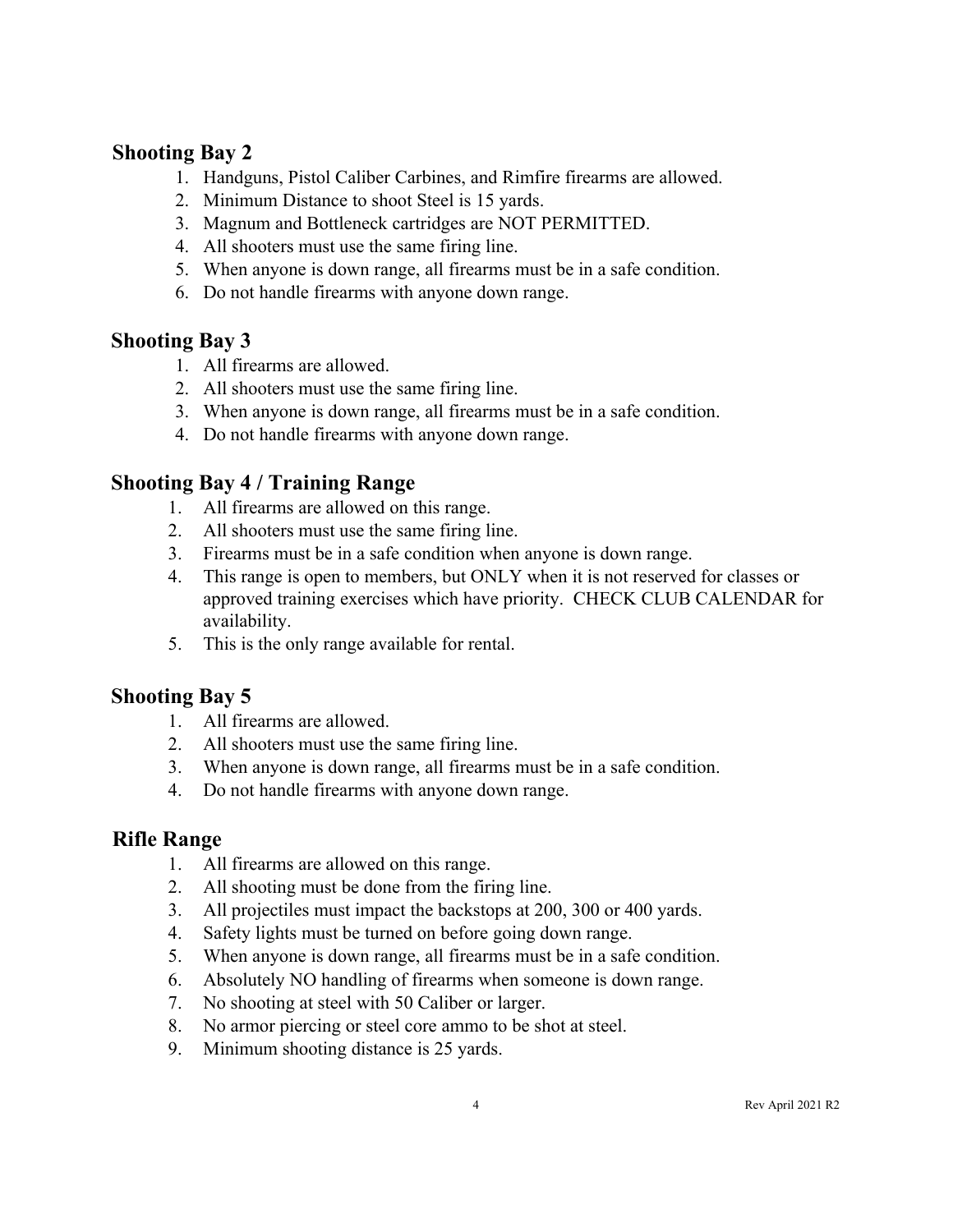10. Use safety lights: on the Rifle range before going down range.

a. Any time, for any reason, you want to go down range, you must operate the switch at your shooting position to turn on the safety lights.

b. You must use the safety lights even if you are the only person using the range because a shooter may arrive after you are down range and start firing.

c. You are solely responsible for the operation of your control switch. No other person is permitted to operate your switch, and you are not permitted to operate any others. It might appear that the lights have been flashing for a long time with no one around, but it takes a good while to walk down to the 400-yard line and back. Don't be tempted to turn off the lights and fire if you don't see a shooter for several minutes!

d. Before closing the range, it is common courtesy to let other shooters finish shooting a group.

e. When you operate your switch, you are responsible for ensuring other shooters have made their firearms safe before going downrange.

f. When you are through and leaving the range, make sure the safety light control switch at your position is turned off.

#### **Police, Military, and other Non-Member Organizations**

- 1. Agencies must contact the Pistol Executive by email or phone to request range reservations. If the Pistol Executive is unavailable, the Club Secretary can be used as an alternate point of contact.
- 2. Requestors will be notified if their reservation request was or was not granted. If granted, the reservations shall be posted on the website and at the clubhouse at least 5 days prior to the date that the agency will be using the range.
- 3. All organizations must have a completed Range Reservation Form on file at the Club before their reserved date.
- 4. Any deviations from the Range Rules must be pre-approved by the Executive Board in writing.
- 5. All organizations will have a designated range supervisor in attendance and observing the line.
- 6. Range Rules and Regulations must be followed unless permission for exceptions has been granted in accordance with rule 4.
- 7. Clubhouse access is not included with range rental.
- 8. All fees will be paid as stipulated in the current Dues and Fees Schedule
- 9. Target frames, stands, barrels and barricades are for the use of club members and their guests only. Agencies must provide their own equipment.
- 10. All trash created during range use must be disposed of. Burnable debris shall be burned in the burn barrels on the training range or bay 3, all other refuse shall be placed in the dumpster, which is located near the Club Entrance, before leaving the range for the day. Used brass must be collected but may be left in a single location on the range. Shotgun hulls shall be disposed of in trash receptacles.